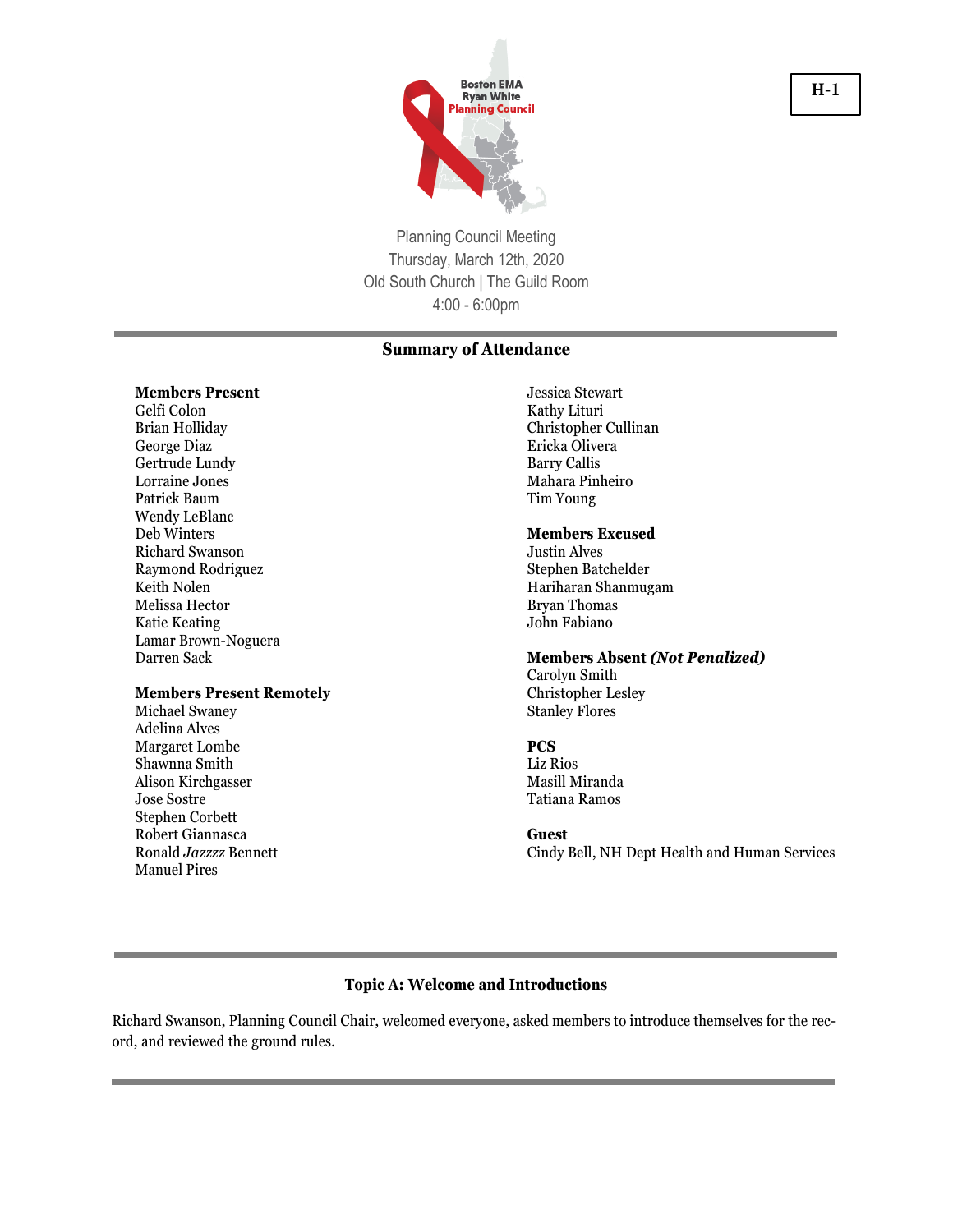#### **Topic B: Review and Approve Meeting Minutes**

The minutes from the meeting of February 13, 2020 were reviewed. Members went on Basecamp to look at the minutes before motioning to approve. Katie Keating clarified the number of months (6) to attempt to connect with out-of-care clients in the Standards of Care.

#### **Motion to Approve: Wendy LeBlanc**

#### **Second: Darren Sack**

**Result:** The minutes were approved with ( 2 ) Abstentions

# **Topic C: Committee Updates**

**Executive (Richard Swanson, Chair):** Lamar Brown-Noguera has been chosen to attend the Ryan White Conference in August.

**SPEC (Robert Giannasca, Chair):** SPEC discussed service categories approved but not funded and made recommendations. Final edits for the AAM were made, and the Priority Setting Exercise was introduced.

**Consumer (Elizabeth Rios, PCS Program Manager):** Consumer's topic was Leadership and skills relevant for speaking in the community. The campaign production team (Amir Now, Inc.) is awaiting the contract which is being finalized, and a launch meeting for the creative vision will then be held and a final product will be released in June.

**NRAC (Darren Sack, Chair**): NRAC discussed the Needs Assessment Survey and the Resource Allocation process.

**MNC (Stephen Corbett, Chair):** MNC discussed letters being sent out to members, outreach updates, how many people have signed up to learn more about PC and the overall success to-date.

# **Topic D: Needs Assessment Introductory presentation**

Keith Nolen and Darren Sack, NRAC Chair, provided the Needs Assessment Introductory presentation. The goals were to gather and share information on the needs of PLWH in the Boston EMA and on the HIV service system. This will allow for the Council to make informed decisions on prioritizing service categories and allocating Ryan White Part A funds. Nolen presented epi data from MA, while Sack presented epi data from NH, historical data on the Needs Assessment as well as what NRAC is doing this year – collecting surveys year-round, utilizing paper surveys which is the preferred method, and increasing outreach to ages 18-30, women of color and the Bristol, Essex and Stafford counties. Focus groups are planned in various counties, but a couple have been postponed.

#### **Questions/Comments**

- ❖ Are those with more than one risk factor for HIV transmission included in this epi data twice?
	- $\circ$  No, they are entered only once, though the method of transmission is noted per self-reporting by the client/interviewing the client.
- ❖ Is it only one criteria that needs to be met for "unmet need" or must all three be satisfied?
	- o If only one is met, the person is defined as being "in care".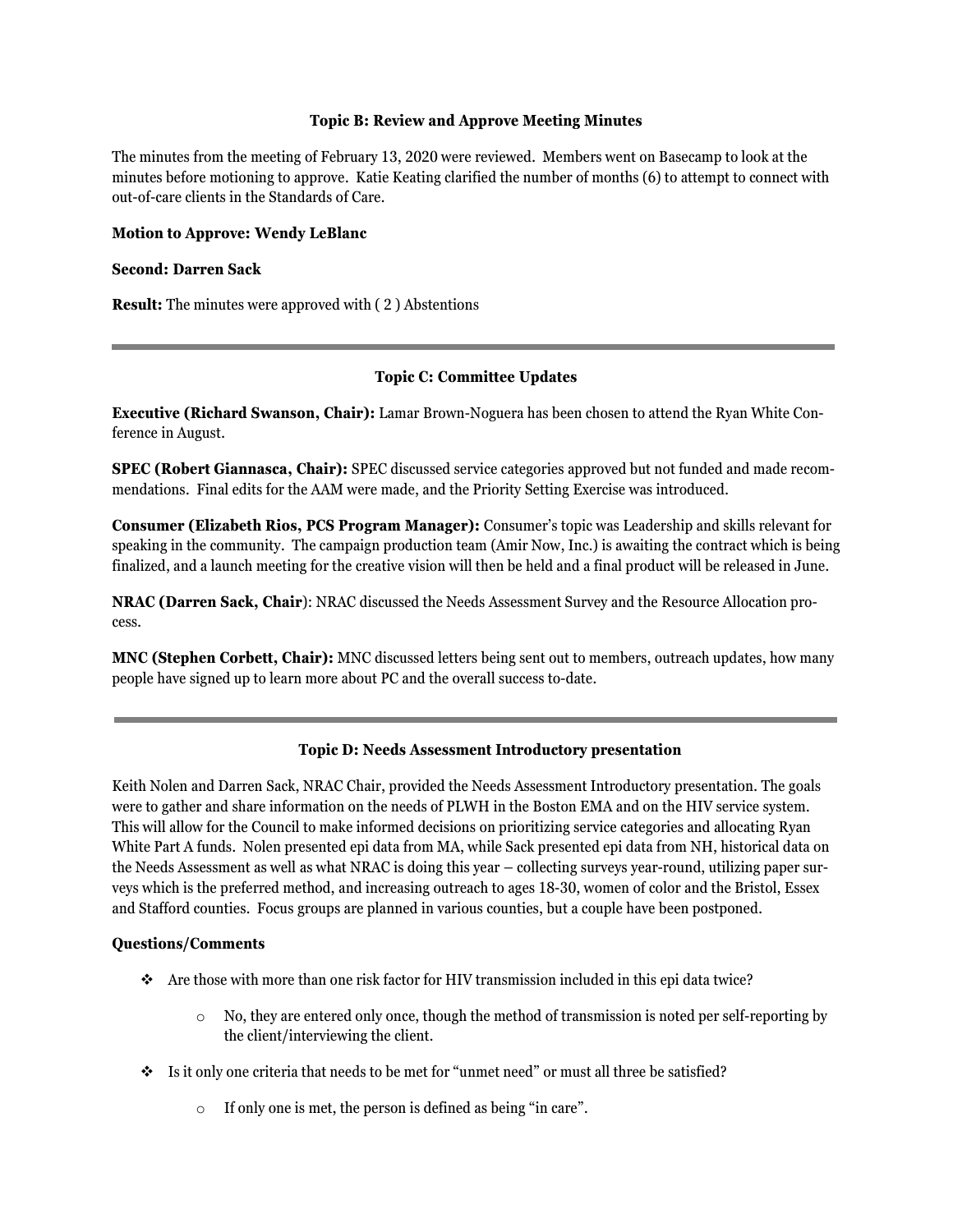- $\circ$  If you cannot satisfy one, you move on to the next. If none can be, they would be considered "out" of care".
- $\bullet$  They can have one test in 12 months, not meet with any providers during the year and still be considered in care?
	- o Yes, because a provider would have needed to order the test.

# **Topic E: Service Categories presentation**

Tatiana Ramos, PCS Program Coordinator, and Liz Rios, PCS manager, presented the FY21 Service Categories presentation. The objective of the Service Categories presentation was for the Planning Council members to gain a clear understanding of the definitions per core medical services and support services. In addition, SPEC's recommendation of removing service categories out of the approved list was presented to the Council. SPEC spent months reviewing the categories, past allocation and procurements. Due to the lack of interest in the community for bid, and not accruing funding for over three fiscal years, SPEC recommended it be removed.

#### **Questions/Comments**

- o (PC member) Hasn't Outpatient Ambulatory service been an approved category before 2013?
- $\circ$  ER: Yes, but 2013 was the last year it was formerly included in a procurement but has been approved for far longer than that.
- o **Could we use EIS funds to address the corona virus?**

# o **KK: No, it cannot.**

Motion to approve the FY21 Service Categories as recommended and presented by SPEC: Wendy LeBlanc

Second: Deb Winters

Favor: 30

Opposed:0

Abstention: 1

**Results | FY21 Service category removal recommendations have been approved by the Planning Council. Mental Health, EIS, Substance Abuse Services – Outpatient and Outpatient/Ambulatory Care have been removed from the FY21 list, which will now have 15 approved service categories.**

# **Topic F: Ground Rules for Priority Setting**

Ericka Olivera, SPEC member, provided the Ground Rules for Priority Setting presentation. The presentation included instructions on how to complete the Priority Setting. They highlighted its importance and the information to take into consideration when ranking the service categories including epidemiological trends, Council presentations,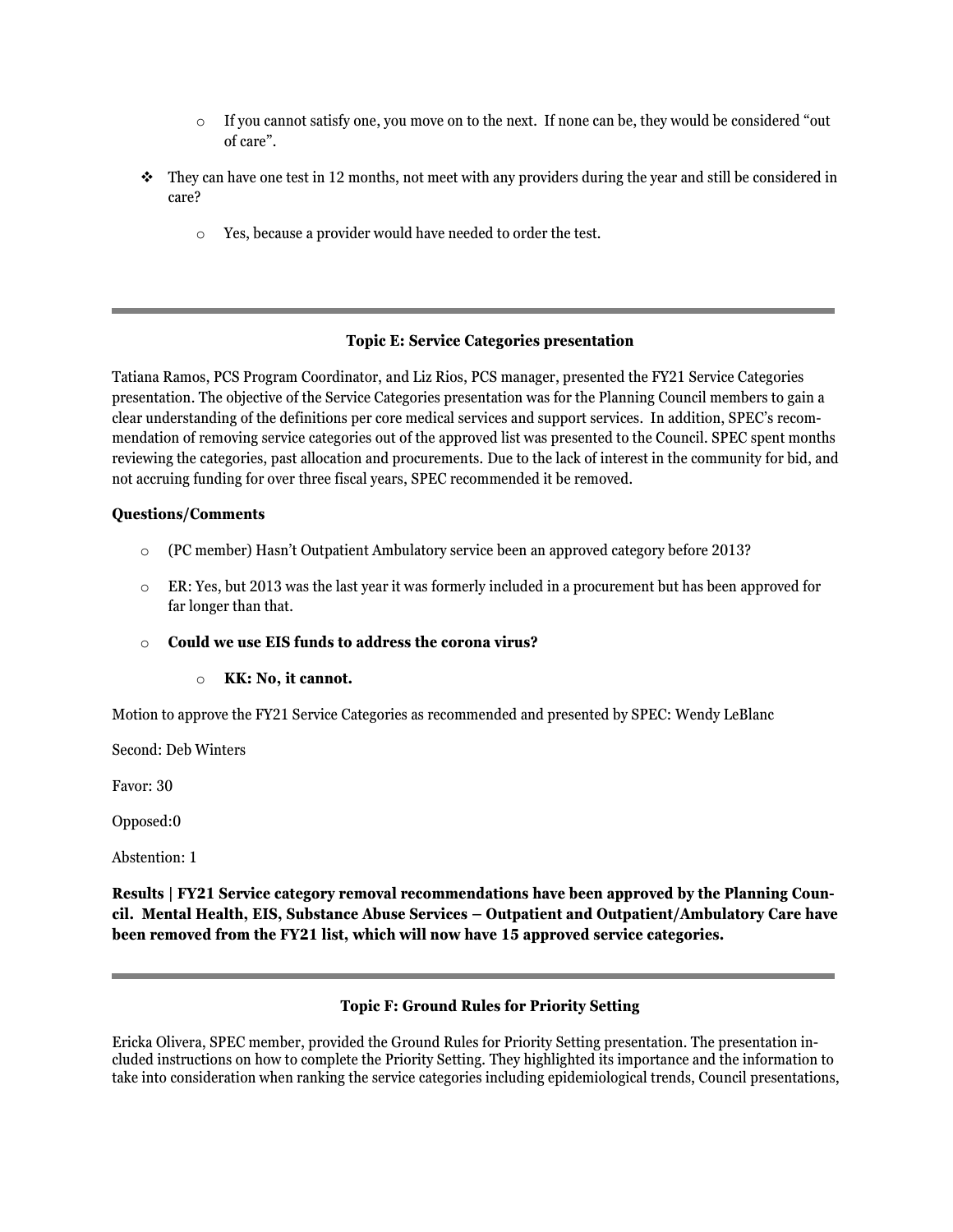reports, and personal and professional experience. Lastly, it was explained to the Council that the Priority Setting is not linked to funding allocations.

# **Action Steps**

❖ Planning Council members are asked to use the worksheet to rank at their leisure and send their rankings to PCS by the next PC meeting. Method of sending the rankings to be communicated to PC by PCS in the coming days.

# **Topic G: Agency Reports**

The representatives for Medicaid (Alison Kirchgasser), New Hampshire Department of Health and Human Services (NHDHHS) (Christopher Cullinan), Massachusetts Department of Health (MDPH) (Barry Callis), Mayor Walsh's Office (Melissa Hector), Boston Public Health Commission (BPHC)/Ryan White Services Division (RWSD) (Katie Keating) gave agency updates – SEE below.

# **MASSACHUSETTS DEPARTMENT OF PUBLIC HEALTH BUREAU OF INFECTIOUS DISEASE AND LABORATORY SCIENCES (BIDLS) OFFICE OF HIV/AIDS (OHA)**

# **REPRESENTATIVE: BARRY CALLIS - DIRECTOR OF BEHAVIORAL HEALTH AND INFECTIOUS DIS-EASE PREVENTION**

- · Center for Disease Control and Prevention (CDC), Notice of Funding Opportunity (NOFO) for Suffolk County
- · EHE Steering Committee Update
- · Latest information about COVID-19: https://www.mass.gov/resource/information-on-theoutbreak-of-coronavirus-disease-2019-covid-19

# **BOSTON PUBLIC HEALTH COMMISSION**

# **INFECTIOUS DISEASE BUREAU, HIV/AIDS SERVICES DIVISION**

# **REPRESENTATIVE: KATIE KEATING – DIRECTOR, RYAN WHITE SERVICES DIVISION**

- The RWSD sent award letters to all agencies in the EMA
- BPHC has not yet received notification of its full award for Ryan White Part A
- · BPHC is excited to announce that we received a Notice of Award for the Ending the HIV Epidemic Funding Opportunity through HRSA. BPHC will receive \$1,117,069.00 annually to support new HIV services in Suffolk County over the next five years. For reference, here is the [link](https://gcc02.safelinks.protection.outlook.com/?url=https%3A%2F%2Fhab.hrsa.gov%2Fabout-ryan-white-hivaids-program%2Ffy2020-ending-hiv-epidemic-awards&data=02%7C01%7CMmiranda%40bphc.org%7Ced806b6ac0cd40b8051608d7c1292401%7Cff5b5bc8925b471f942aeb176c03ab36%7C1%7C0%7C637190254746563004&sdata=t0sWUHMSqUmwUonmniUfzsMvJvtwHOAYojPqFhmqAqo%3D&reserved=0) to the summary of how EHE funds were awarded across jurisdictions nationally. BPHC is in the process of working with HRSA to update the EHE work plan. We will continue to keep you updated!

# **NEW HAMPSHIRE DIVISION OF PUBLIC HEALTH SERVICES DEPARTMENT OF HEALTH AND HUMAN SERVICES REPRESENTATIVE: CHRISTOPHER CULLINAN – RYAN WHITE CARE PROGRAM**

· Our new Ryan White CARE Program Manager has started, her name is Cindi Bell and she will be supervising the Part A and Part B Program for NH DPHS.